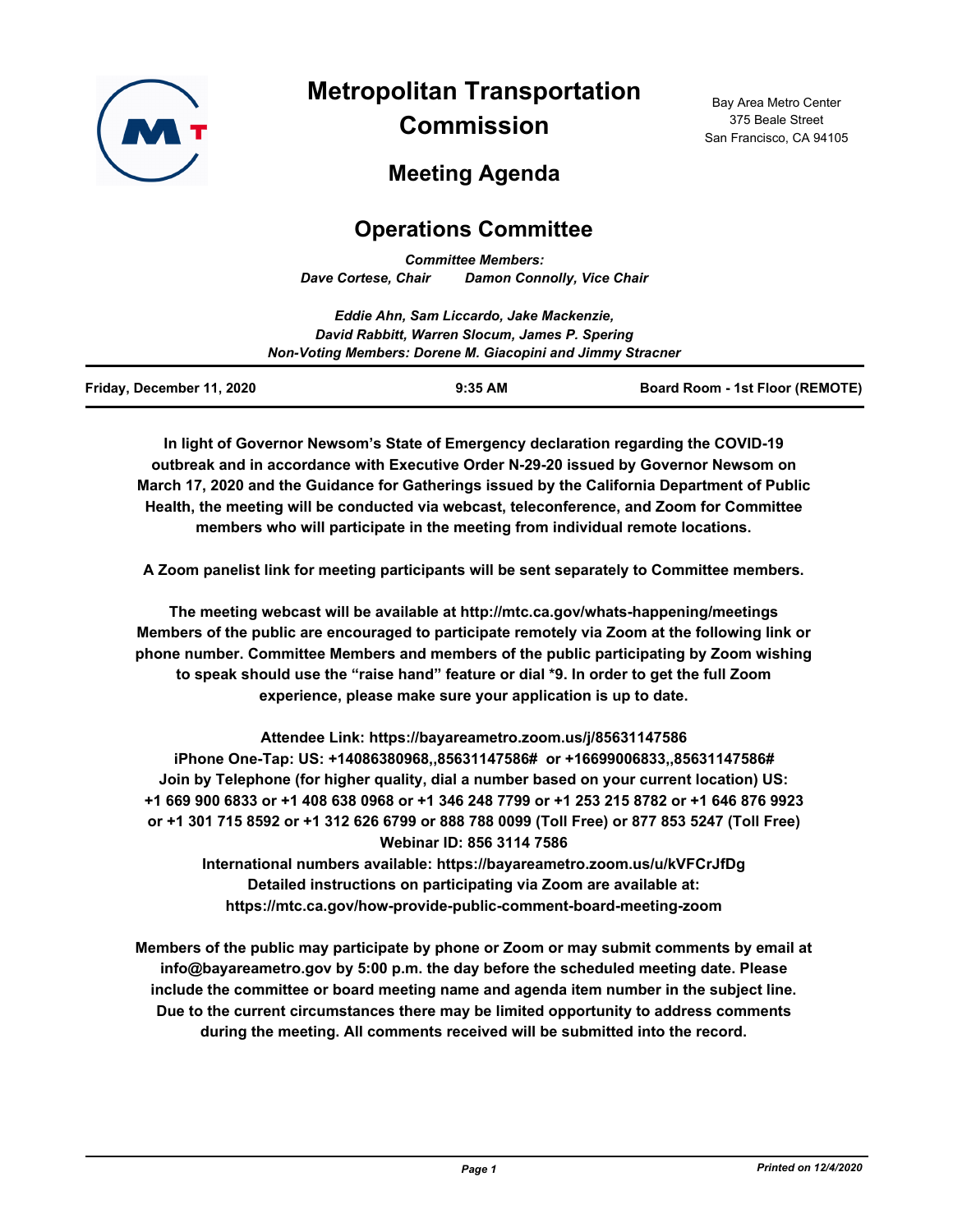#### **1. Roll Call / Confirm Quorum**

*Quorum: A quorum of this committee shall be a majority of its regular non-ex-officio voting members (5).*

## **2. Pledge of Allegiance**

### **3. Compensation Announcement – Clerk of the Committee**

### **4. Consent Calendar**

| 4a. | 20-1652             | Minutes of the November 6, 2020 Meeting                                                                                                                                         |
|-----|---------------------|---------------------------------------------------------------------------------------------------------------------------------------------------------------------------------|
|     | Action:             | <b>Committee Approval</b>                                                                                                                                                       |
|     | <b>Attachments:</b> | 4a OPS Minutes Nov 2020.pdf                                                                                                                                                     |
| 4b. | 20-1653             | Contract - Freeway Service Patrol Towing Services on Beat 19: Lima<br>Towing and Transportation Inc. (\$3,290,000)                                                              |
|     | Action:             | <b>Committee Approval</b>                                                                                                                                                       |
|     | Presenter:          | Giovanni DiFabio                                                                                                                                                                |
|     | Attachments:        | 4b Contract Freeway Service Patrol Lima Towing.pdf                                                                                                                              |
| 4c. | 20-1654             | Contract - Innovative Deployments to Enhance Arterials Shared Automated<br>Vehicles (IDEA SAV) Program Technical Advisory Services - Cambridge<br>Systematics, Inc. (\$267,025) |
|     | <b>Action:</b>      | <b>Committee Approval</b>                                                                                                                                                       |
|     | Presenter:          | <b>Robert Rich</b>                                                                                                                                                              |
|     | Attachments:        | 4c Contract Tech Advisor IDEA SAV Program - Cambridge Systematics.pdf                                                                                                           |
| 4d. | 20-1655             | Contract Amendment - Business Case for the Regional Transit Mapping<br>and Wayfinding Project: Steer Davies & Gleave Inc. (\$70,000)                                            |
|     | Action:             | <b>Committee Approval</b>                                                                                                                                                       |
|     | <u> Presenter:</u>  | Jay Stagi                                                                                                                                                                       |
|     | Attachments:        | 4d Contract Amendment Steer Business Case.pdf                                                                                                                                   |
| 4e. | 20-1657             | First Quarter MTC Service Authority for Freeways and Expressways<br>(SAFE) Financial Statements September 2020                                                                  |
|     | Action:             | Information                                                                                                                                                                     |
|     | <u>Presenter:</u>   | Raymond Woo                                                                                                                                                                     |
|     | Attachments:        | 4e 1st Qtr SAFE Finanical Statements FY21.pdf                                                                                                                                   |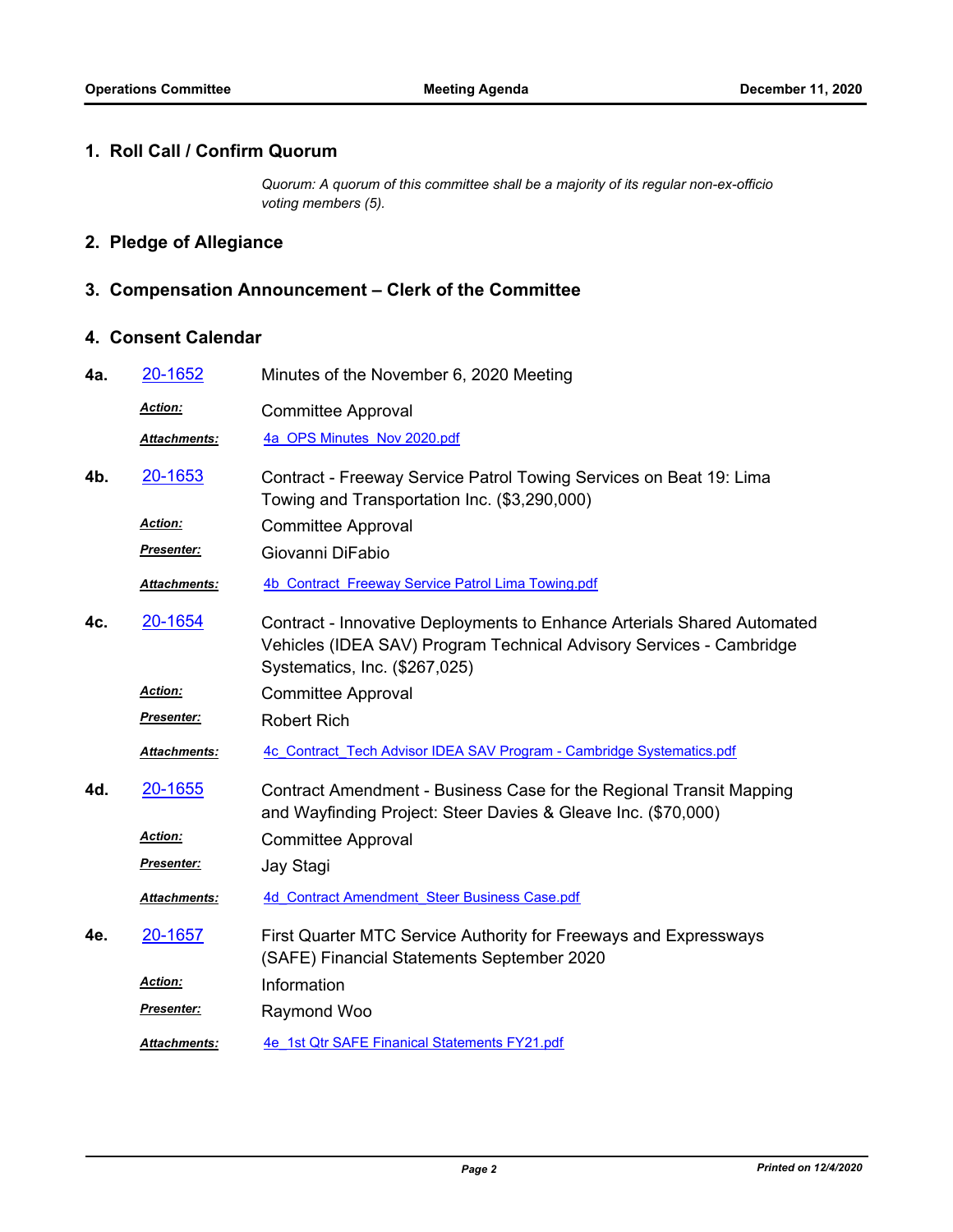| 4f.         | 20-1658             | Contract Amendment: Iteris, Inc. - 511 and Express Lanes Operational<br>Services (\$405,000)                                                                                                                                                                                                                                                                                                                                                                                                                                                                                                                            |  |  |
|-------------|---------------------|-------------------------------------------------------------------------------------------------------------------------------------------------------------------------------------------------------------------------------------------------------------------------------------------------------------------------------------------------------------------------------------------------------------------------------------------------------------------------------------------------------------------------------------------------------------------------------------------------------------------------|--|--|
|             | Action:             | <b>Committee Approval</b>                                                                                                                                                                                                                                                                                                                                                                                                                                                                                                                                                                                               |  |  |
|             | Presenter:          | <b>Derrick Fesler</b>                                                                                                                                                                                                                                                                                                                                                                                                                                                                                                                                                                                                   |  |  |
|             | Attachments:        | 4f Contract Amendment Iteris 511 and Express Lanes Operational Services.pd                                                                                                                                                                                                                                                                                                                                                                                                                                                                                                                                              |  |  |
| 4g.         | 20-1694             | Consultant Bench: 2020 Electronic Payments Consultant Assistance -<br>Cycle 1 (Advanced Mobility Group, ARC Alternatives, Atkins North<br>America Inc., Caribou Public Relations, Circlepoint, Clevor Consulting<br>Group, ComputerAid Inc., eDemand Inc., Gannett Fleming Inc., HNTB, IBI<br>Group, IMG Rebel Advisory Inc., Invoke Technologies, Jacobs Engineering<br>Group Inc., Kimley-Horn and Associates Inc., KPMG LLP, MIG Inc., Milligan<br>Partners LLC, Polytechnic Marketing, Resource Development Associates,<br>Silicon Transportation Consultants, TransSIGHT, Virginkar & Associates,<br>WSP USA Inc.) |  |  |
|             | <b>Action:</b>      | <b>Committee Approval</b>                                                                                                                                                                                                                                                                                                                                                                                                                                                                                                                                                                                               |  |  |
|             | Presenter:          | Maureen Devlin                                                                                                                                                                                                                                                                                                                                                                                                                                                                                                                                                                                                          |  |  |
|             | <b>Attachments:</b> | 4g 2020 EPS Consultant Assistance Bench.pdf                                                                                                                                                                                                                                                                                                                                                                                                                                                                                                                                                                             |  |  |
| 4h.         | 20-1716             | Clipper® Contract Change Order - Clipper START Expansion: Cubic<br>Transportation Systems, Inc. (Cubic) (\$420,000)                                                                                                                                                                                                                                                                                                                                                                                                                                                                                                     |  |  |
|             | Action:             | <b>Committee Approval</b>                                                                                                                                                                                                                                                                                                                                                                                                                                                                                                                                                                                               |  |  |
|             | <u>Presenter:</u>   | Lysa Hale                                                                                                                                                                                                                                                                                                                                                                                                                                                                                                                                                                                                               |  |  |
|             | Attachments:        | 4h Change Order - Cubic Transportation Systems.pdf                                                                                                                                                                                                                                                                                                                                                                                                                                                                                                                                                                      |  |  |
| 5. Approval |                     |                                                                                                                                                                                                                                                                                                                                                                                                                                                                                                                                                                                                                         |  |  |
| 5а.         | 20-1695             | Next Generation Clipper® (C2) System Integrator Contract Change Order -<br>Next Generation Clipper System Integration with Bay Area Rapid Transit<br>(BART) and San Francisco Municipal Transportation Agency (SFMTA)<br>with Exercise of Open Payments Option: Cubic Transportation Systems,<br>Inc. (Cubic) (\$13,600,000)<br>Request for approval of a Change Order to (1) implement the Tri Reader 4                                                                                                                                                                                                                |  |  |
|             |                     | (TR4), Cubic's next-generation Clipper card reader, on BART and SFMTA<br>equipment and (2) exercise the Open Payments Option to implement<br>system-wide open payments.                                                                                                                                                                                                                                                                                                                                                                                                                                                 |  |  |
|             | Action:             | <b>Commission Approval</b>                                                                                                                                                                                                                                                                                                                                                                                                                                                                                                                                                                                              |  |  |
|             | <u>Presenter:</u>   | Jason Weinstein                                                                                                                                                                                                                                                                                                                                                                                                                                                                                                                                                                                                         |  |  |
|             | Attachments:        | 5a Change Order Cubic.pdf                                                                                                                                                                                                                                                                                                                                                                                                                                                                                                                                                                                               |  |  |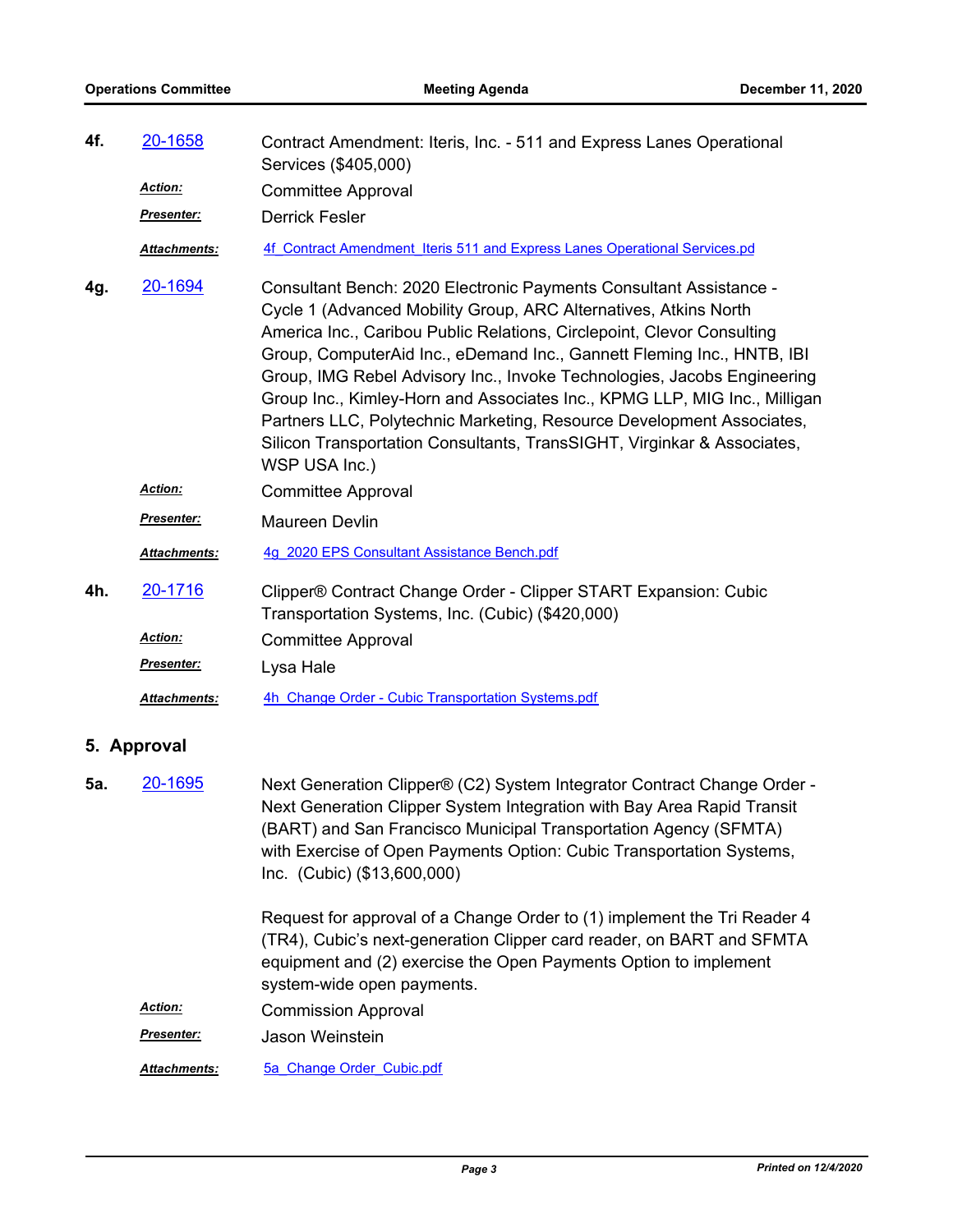#### **6. Information**

| 6а. | 20-1659             | Bay Area Express Lanes Strategic Plan - Strategic Investment Principles                                                                                                                                                           |
|-----|---------------------|-----------------------------------------------------------------------------------------------------------------------------------------------------------------------------------------------------------------------------------|
|     |                     | Staff proposes investment principles based on regional goals as part of<br>the Bay Area Express Lanes Strategic Plan. MTC may use these<br>principles to inform decisions related to future competitive funding<br>opportunities. |
|     | <b>Action:</b>      | Information                                                                                                                                                                                                                       |
|     | <b>Presenter:</b>   | Jim Macrae                                                                                                                                                                                                                        |
|     | <b>Attachments:</b> | 6a Exp Lane Investment Principles.pdf                                                                                                                                                                                             |

### **7. Public Comment / Other Business**

*Committee Members and members of the public participating by Zoom wishing to speak should use the "raise hand" feature or dial \*9.*

#### **8. Adjournment / Next Meeting**

**The next meeting of the Operations Committee will be Friday, January 8, 2021 at 9:35 a.m. remotely and by webcast as appropriate depending on the status of any shelter in place orders. Any changes to the schedule will be duly noticed to the public.**